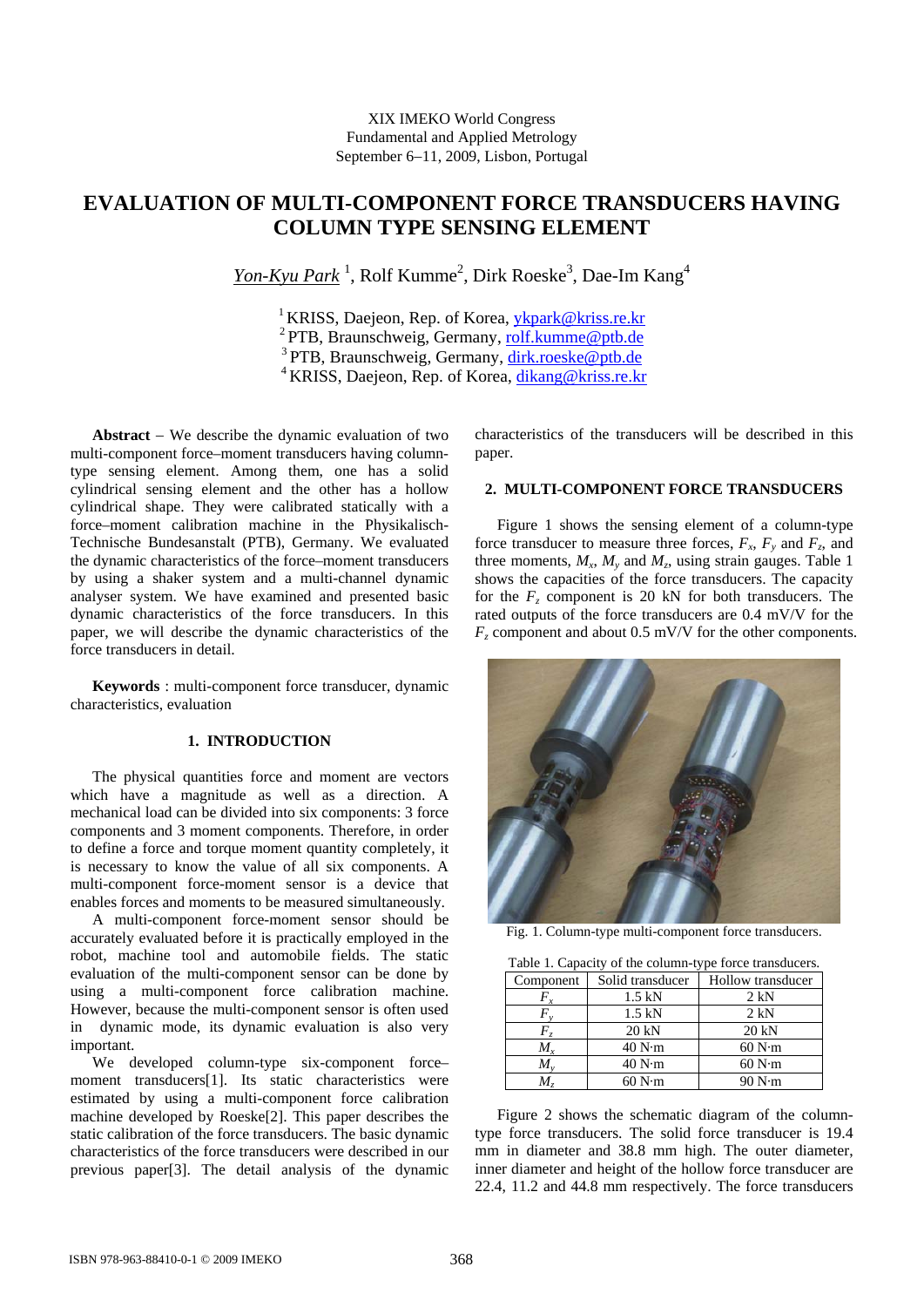were manufactured as mono bodies including additional parts at the bottom and top to mount them in the force evaluating system.



Fig. 2. Schematic drawings of column-type force transducers.

**3. STATIC CALIBRATION** 



Fig. 3. Multi-component force–moment calibration machine.

The force transducers were statically evaluated using a multi-component force–moment calibrating system developed by the PTB of Germany[2]. Figure 3 shows a photograph of the system. It consists of six electrical driving units for load generation in the upper part of the machine and six force transducers for the accurate measurement of the acting components in the lower part. Both sets are realized as hexapod structures with the same geometry but mirrored arrangements. The force and moment ranges of the

system are 10 kN and 1 kN·m respectively. Except for the axial force, these values are much higher than the corresponding capacity of our multi-component force– moment transducers. The calibrations were carried out with care to avoid overloading or damage.

For the investigations, the transducers were loaded with the single components  $F_z$  (axial force),  $M_z$  (torque),  $M_x$  and  $M_{v}$  (two bending moment components). These components can be generated so that their values do not depend on the reference point on the middle axis of the transducers. The cross force components,  $F_x$  and  $F_y$ , can cause a problem because they are always associated with a bending moment that is not constant along the axis. This moment is zero at one point only and, therefore, the result depends on this reference point. For our two transducers, the geometrical centres of the transducers' bodies were taken as the reference points.

The multi-component calibration machine has no control that would allow a given load state to be reached automatically. The control is able to generate a target load situation only with an uncertainty of a few percent. Therefore, it was necessary to calculate the sensitivities for the single components from the results obtained for a mixed load, where one component was the main one, but all other five components were present with a known, non-negligible amount.

The resulting sensitivities are given in Table 2 for the solid cylinder and in Table 3 for the hollow cylinder. The tables also show the cross-talk. For example, a torque of 1 N·m  $(M<sub>z</sub>)$  generates a signal of 0.000074 mV/V in the  $F<sub>z</sub>$ bridge of the solid transducer, whereas the same torque acting on the hollow transducer causes a signal of 0.000050 mV/V in  $F_z$ .

| Bridge<br>circuit#    | $S_{\text{Fx}}$<br>mV/V/N | $S_{\rm Fv}$<br>mV/V/N | $S_{Fz}$<br>mV/V/N | $S_{\rm Mx}$<br>mV/V<br>$/(N \cdot m)$ | $S_{\rm My}$<br>mV/V<br>$/(N \cdot m)$ | $S_{\rm Mz}$<br>mV/V<br>$/(N \cdot m)$ |
|-----------------------|---------------------------|------------------------|--------------------|----------------------------------------|----------------------------------------|----------------------------------------|
| Cirl(F <sub>z</sub> ) | 0.000000                  | 0.000000               | $-0.000021$        | 0.000006                               | 0.000036                               | 0.000074                               |
| Cir2(M, )             | $-0.000004$               | 0.000002               | 0.000009           | $-0.000067$                            | $-0.000089$                            | $-0.008346$                            |
| Cir3                  | 0.000004                  | $-0.000119$            | 0.000019           | $-0.012818$                            | 0.000626                               | $-0.000024$                            |
| Cir4                  | 0.000013                  | 0.000048               | 0.000018           | $-0.012832$                            | 0.000887                               | $-0.000109$                            |
| Cir5                  | $-0.000121$               | 0.000017               | $-0.000014$        | 0.000618                               | 0.012992                               | 0.000153                               |
| Cir <sub>6</sub>      | 0.000047                  | 0.000009               | $-0.000013$        | 0.000869                               | 0.012954                               | $-0.000019$                            |

Table 2. Sensitivities and cross-talk of the solid transducer.

Table 3. Sensitivities and cross-talk of the hollow transducer.

| Bridge<br>circuit#    | $S_{\text{Fx}}$<br>mV/V/N | $S_{\rm Fv}$<br>mV/V/N | $S_{\text{Fz}}$<br>mV/V/N | $S_{\rm Mx}$<br>mV/V<br>$/(N \cdot m)$ | $S_{\rm Mv}$<br>mV/V<br>$/(N \cdot m)$ | $S_{\rm Mz}$<br>mV/V<br>$/(N \cdot m)$ |
|-----------------------|---------------------------|------------------------|---------------------------|----------------------------------------|----------------------------------------|----------------------------------------|
| Cirl(F, )             | $-0.000001$               | 0.000000               | $-0.000021$               | 0.000010                               | $-0.000017$                            | 0.000050                               |
| Cir2(M <sub>2</sub> ) | $-0.000003$               | 0.000002               | 0.000006                  | 0.000020                               | $-0.000029$                            | $-0.005849$                            |
| Cir3                  | 0.000000                  | $-0.000091$            | 0.000014                  | $-0.008963$                            | 0.000507                               | $-0.000078$                            |
| Cir4                  | 0.000010                  | 0.000042               | 0.000013                  | $-0.008973$                            | 0.000607                               | $-0.000061$                            |
| Cir5                  | $-0.000092$               | 0.000012               | $-0.000009$               | 0.000432                               | 0.008999                               | 0.000069                               |
| Cir6                  | 0.000041                  | 0.000006               | $-0.000009$               | 0.000548                               | 0.008983                               | $-0.000087$                            |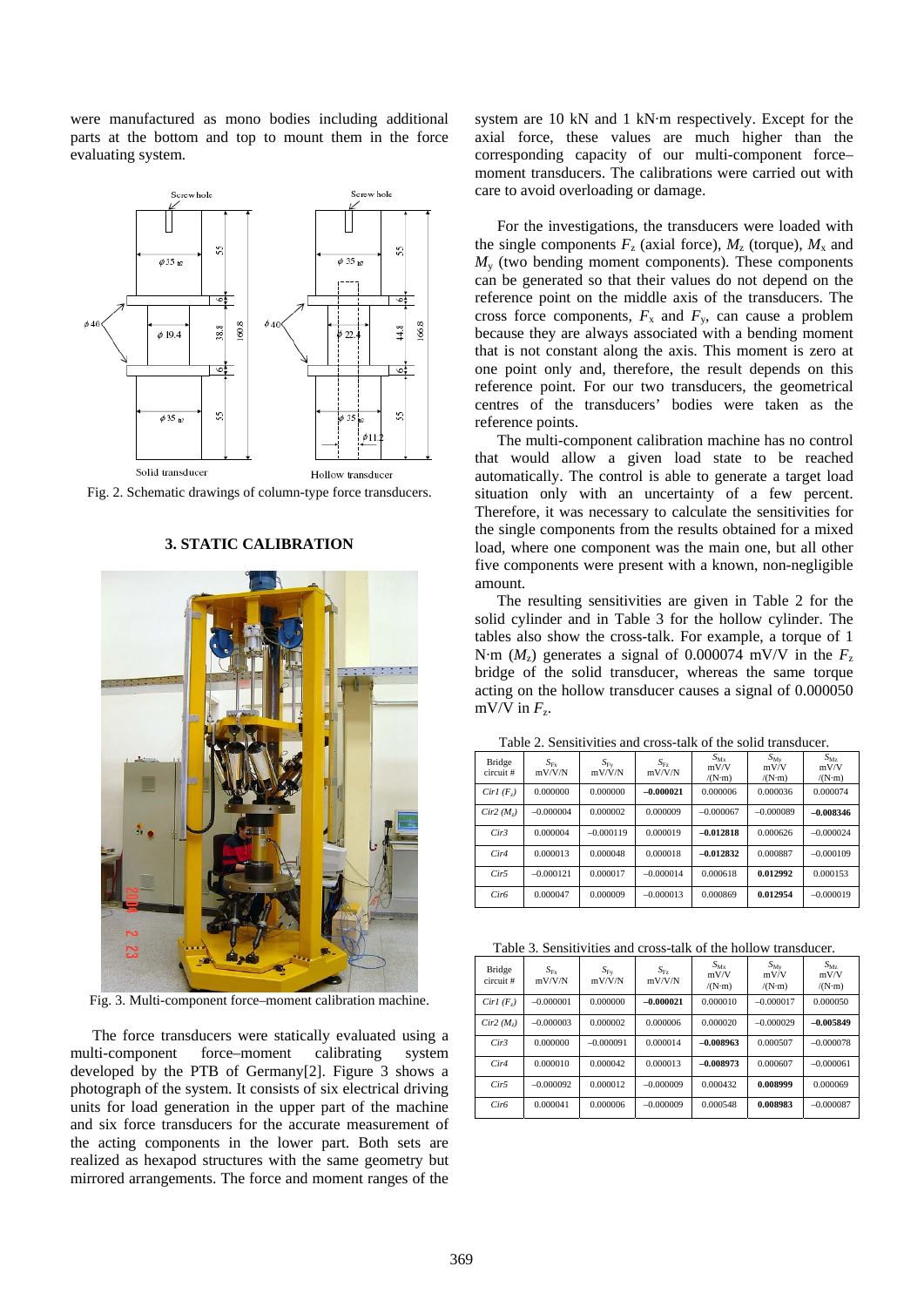#### **4. DYNAMIC SENSITIVITY**

Figures 4~7 represent experimental set-up for dynamic evaluation of the column-type force transducers. Figure 4 shows the experimental scene to evaluate the normal force component  $F_z$ . We used an air bearing guide to minimize parasitic motion and estimated the actual dynamic force. The cylindrical mass was 25.4362 kg and its length was 0.35 m.

However, we could not use the air bearing guide for the measurement of transverse force components and moment components. Figure 5 shows the experimental arrangement for the transverse force components  $F_x$  and  $F_y$ . The force transducer was mounted on the side surface of a vertical wall to make the transverse force direction of the sensor coincide with the vertical direction of the shaker. An external mass of 0.9 kg was mounted on the force transducer to generate a transverse dynamic force. An accelerometer was mounted on the external mass to measure its acceleration.



Fig. 4. Experimental set-up for normal force component.



Fig. 5. Experimental set-up for transverse force component.

Figure 6 shows the experimental set-up to evaluate the bending moment components  $M_x$  and  $M_y$ , and Figure 7 shows the arrangement for the twisting moment component *M<sub>z</sub>*. For the bending moment evaluation, the force transducer was mounted vertically. For the twisting moment component, the force transducer was mounted on a side surface of a vertical wall. A beam of length 0.1 m was used to activate the dynamic moment. The beam was made of aluminium and its cross-sectional dimensions were  $18 \times 18$ mm. One end of the beam was attached to the centre of the transducer. An external mass was mounted at the other end of the beam and accelerometers were mounted on the mass.



Fig. 6. Experimental set-up for bending moment component.



Fig. 7. Experimental set-up for twisting moment component.

Figure 8 shows the dynamic sensitivity of the force component  $F_z$ , normalized to its static sensitivity. All sensitivities in this paper are normalized to their static ones. Figures 8(a) and (b) are for the solid and hollow force transducers respectively. Both force transducers show acceptable frequency characteristic up to 1 kHz, the maximum test frequency. This operational frequency range is much wider than that of a binocular-type multicomponent force transducer, which is about 420 Hz [4]. The wide frequency range enables us to use the column-type multi-component force transducer for dynamic force measurements. The solid force transducer shows disturbances at about 450 Hz and from 600 to 750 Hz. The disturbance at about 730 Hz is caused by the rocking motion; however, the others are caused by the transducer itself, because there is no singular behaviour at those frequencies in the FRF between acceleration signals. In contrast, the hollow transducer has fewer disturbances than the solid transducer. For the hollow transducer, the disturbances occurred at about 350 and 730 Hz. The disturbance at 730 Hz is caused by the rocking motion;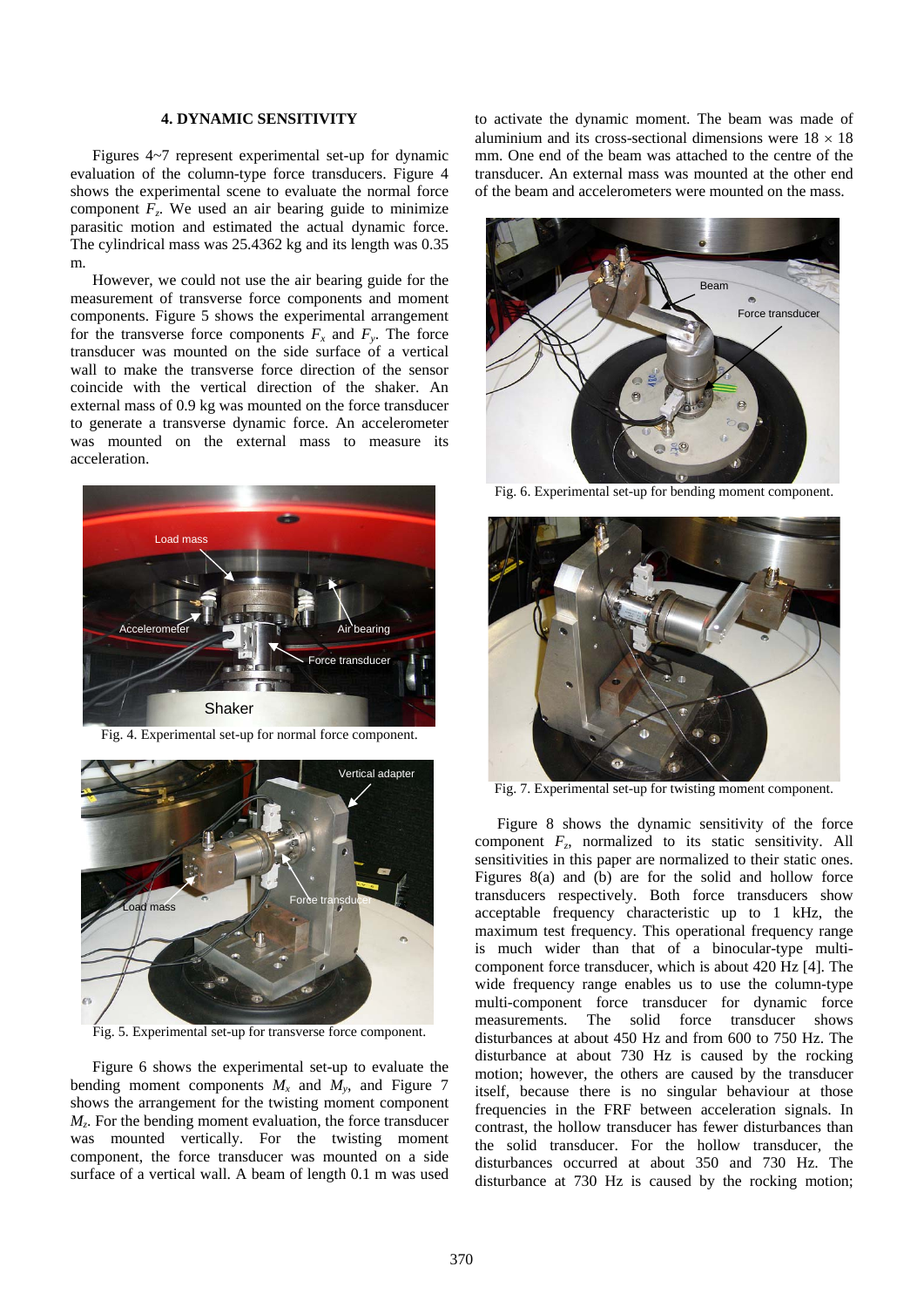therefore, the frequency coincides with the solid transducer. The dynamic sensitivity of the solid transducer is almost flat under 1 kHz; in contrast, it reduces slightly with frequency for the hollow transducer.

Figure 9 shows the dynamic sensitivity of the twisting moment component,  $M_z$ . The sensitivity seems to tend towards 1 at low frequency and decreases as the frequency increases. The operational frequency range is restricted to about 130 Hz. The dynamic sensitivity of the hollow force transducer is similar to that of the solid force transducer. Although the frequency range of the moment component is narrow, it is much wider than that of the binocular-type multi-component force transducer of which frequency range is about 30 Hz. The six-component force transducers not only show 90° symmetrical dynamic characteristics but also asymmetrical properties in the *x*- and *y*-axes because of their geometry.



Fig. 8. Dynamic sensitivity of normal force component: (a) solid force transducer; (b) hollow force transducer.



Fig. 9. Dynamic sensitivity of the twisting moment component.

### **5. NONLINEARITY AND REPEATABILITY**

Figure 10 shows the non-linearity characteristic of the normal force component  $F<sub>z</sub>$  at 200 Hz. The relative deviation is estimated as the difference between measured force and linear fit from zero to maximum force value. Figure 10(a) shows the non-linear behaviour of the solid transducer, and Figure 10(b) shows that of the hollow transducer. To investigate the non-linearity characteristic, we repeated dynamic measurement with varying force magnitude up to 10 kN using the air bearing guide. The non-linearity was estimated to be about 0.02% for the solid transducer and 0.03% for the hollow transducer. The non-linearity is estimated as the ratio of the maximum deviation from the linear estimation with respect to the transducer output at the maximum force, 10 kN.

Figure 11 shows the non-linearity of column-type force transducers at various frequencies. Overall, the non-linearity is lower than 0.25%, especially in the low frequency range. However, it has some peaks at which the level approaches 2%. When comparing Figure 11 with Figure 8, we can see that the peaks occur at the frequencies at which the dynamic sensitivity is disturbed. The uncontrollable disturbances cause bad non-linear behaviour. The hollow transducer shows lower non-linearity and fewer peaks.

Figure 12 shows the repeatability characteristic of the transducer. To evaluate this, we performed the same measurements three times. To estimate the repeatability error, the difference between the maximum and minimum values among the three signals was estimated and divided by two. The repeatability error shows some peaks like the nonlinearity, and the peaks occur at similar frequencies, where uncontrollable disturbances occur in the dynamic sensitivity.



Fig. 10. Non-linearity characteristic of normal force component: (a) solid force transducer; (b) hollow force transducer.